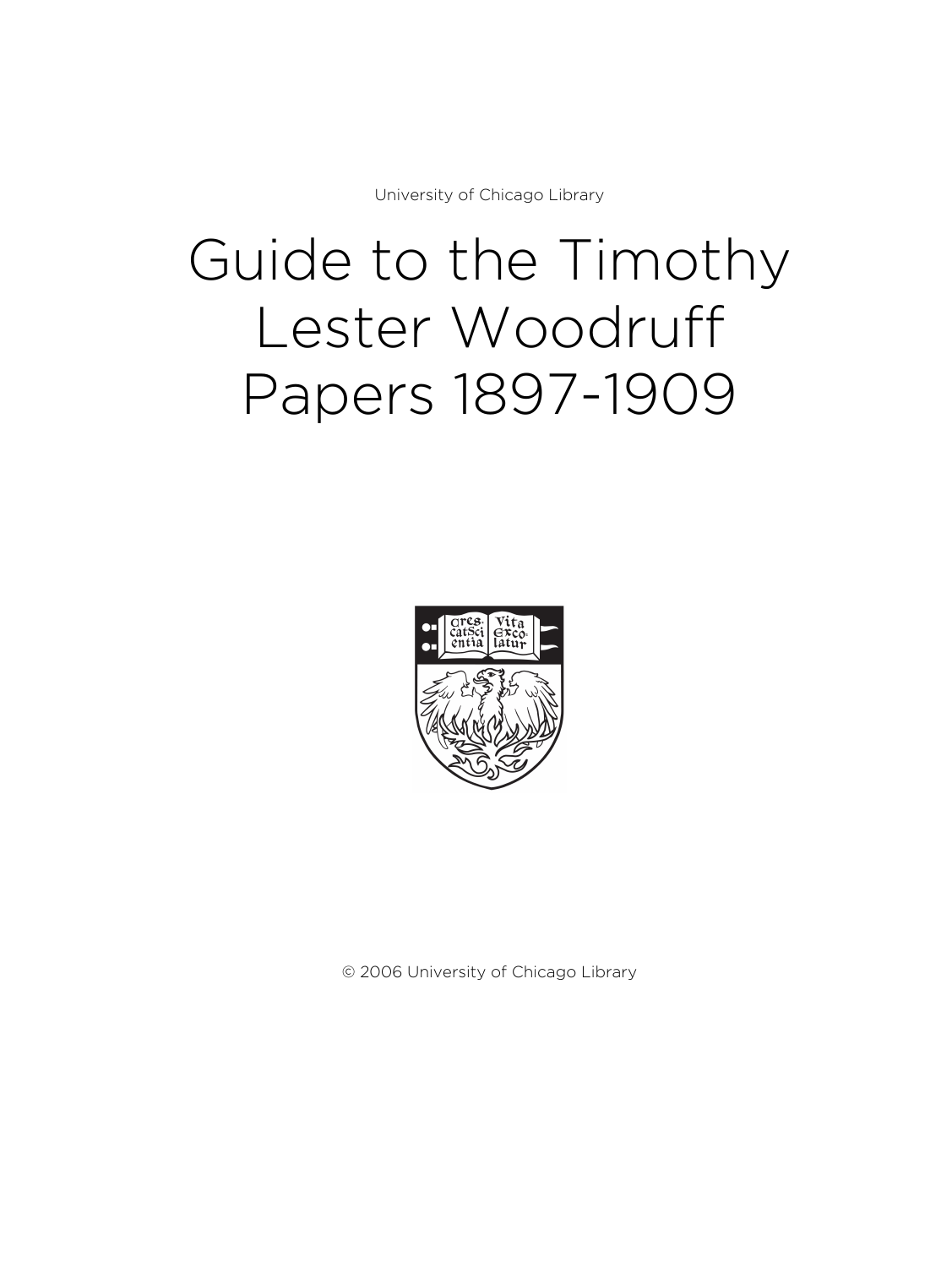# **Table of Contents**

| 3 |
|---|
| 3 |
| 3 |
| 4 |
| 4 |
| 4 |
|   |
|   |
|   |
|   |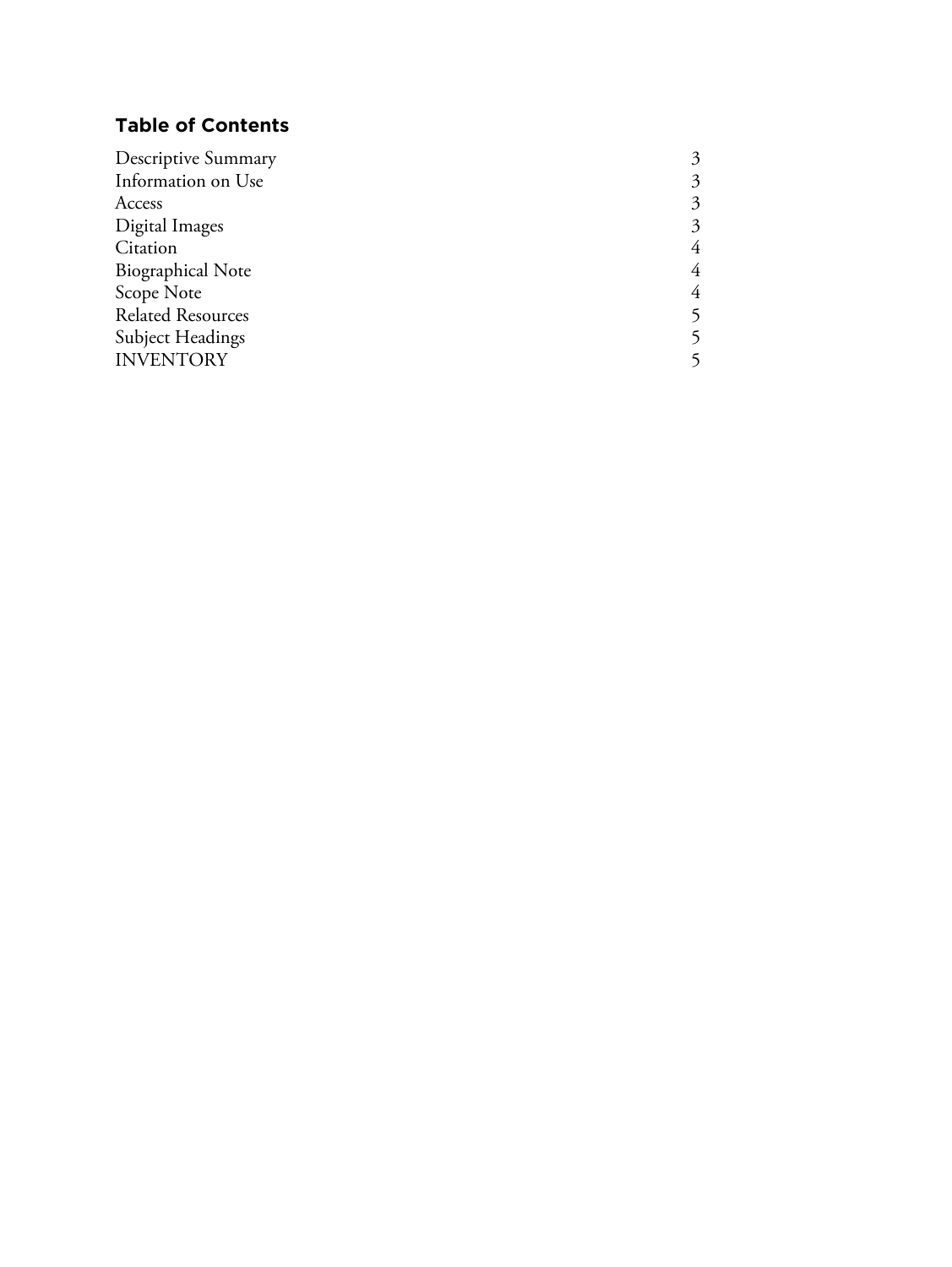#### **Descriptive Summary**

| <b>Identifier</b> | <b>ICU.SPCL.WOODRUFF</b>                                                                                                                                                                                                                                                                                                                                                                                                |
|-------------------|-------------------------------------------------------------------------------------------------------------------------------------------------------------------------------------------------------------------------------------------------------------------------------------------------------------------------------------------------------------------------------------------------------------------------|
| <b>Title</b>      | Woodruff, Timothy Lester. Papers                                                                                                                                                                                                                                                                                                                                                                                        |
| Date              | 1897-1909                                                                                                                                                                                                                                                                                                                                                                                                               |
| <b>Size</b>       | 0.5 linear feet (1 box)                                                                                                                                                                                                                                                                                                                                                                                                 |
| <b>Repository</b> | Special Collections Research Center<br>University of Chicago Library<br>1100 East 57th Street<br>Chicago, Illinois 60637 U.S.A.                                                                                                                                                                                                                                                                                         |
| <b>Abstract</b>   | Timothy Lester Woodruff (1858-1913), Republican politician. Lieutenant<br>Governor of New York, 1896-1902. Contains correspondence and a speech.<br>Material deals primarily with campaigns, patronage, and other political<br>issues, some with references to Theodore Roosevelt and Lemuel Quigg.<br>Correspondents include Thomas Platt, Frank S. Black, John D. Rockefeller,<br>James Sherman, and James Wadsworth. |

#### **Information on Use**

#### **Access**

The collection is open for research.

## **Digital Images**

Original documents, texts, and images represented by digital images linked to this finding aid are subject to U. S. copyright law. It is the user's sole responsibility to secure any necessary copyright permission to reproduce or publish documents, texts, and images from any holders of rights in the original materials.

The University of Chicago Library, in its capacity as owner of the physical property represented by the digital images linked to this finding aid, encourages the use of these materials for educational and scholarly purposes. Any reproduction or publication from these digital images requires that the following credit line be included: Special Collections Research Center, University of Chicago Library.

The images presented here may include materials reflecting the attitudes, language, and stereotypes of an earlier time period. These materials are presented as historical resources in support of study and research. Inclusion of such materials does not constitute an endorsement of their content by the University of Chicago.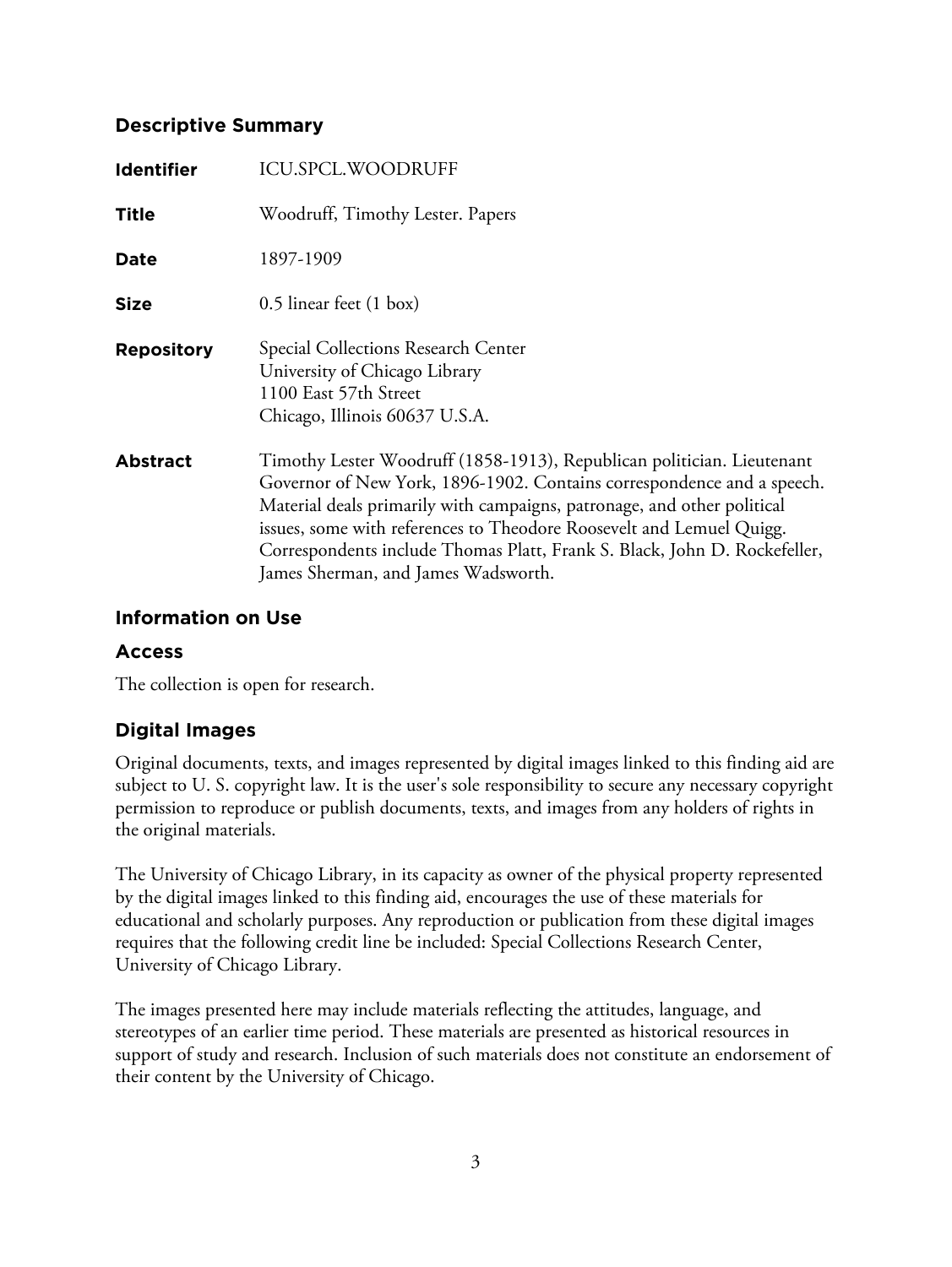The University of Chicago Library appreciates hearing from anyone who may have information about any of the images in this collection.

## **Citation**

When quoting material from this collection, the preferred citation is: Woodruff, Timothy Lester. Papers, [Box #, Folder #], Special Collections Research Center, University of Chicago Library

# **Biographical Note**

Timothy Lester Woodruff (1858-1913), a New York Republican politician, was Lieutenant Governor of the state for three successive terms, from 1896 to 1902. He was political leader of Kings County (Brooklyn) and made it the chief stronghold of the Republican Party in the New York metropolitan area. In 1896, he was elected Lieutenant Governor, with Frank Swett Black as Governor. In 1900 Woodruff was a contender for the vice-presidential nomination. It ended up being given to Theodore Roosevelt, then Governor of New York. In 1906 Woodruff became chairman of the executive committee of the New York Republican State Committee. Woodruff supported Roosevelt in 1912 and was active in the Progressive Party.

# **Scope Note**

The collection is made up of twenty-eight items, mostly letters to Woodruff from various political figures. The papers are divided into six main sections. The first contains two letters from Thomas-Boss-Platt, 1897, 1898, concerning patronage. Reference is made to Lemuel Quigg, a portion of whose correspondence with Theodore Roosevelt is in the Library collection.

The second section contains six letters written in 1898, four to Woodruff from Governor Frank S. Black, one a copy of a Woodruff letter to Black, and the sixth a letter to Woodruff from one of his political lieutenants, Harry Bates. The letters concern Black's attempt to gain renomination as Republican gubernatorial candidate against Theodore Roosevelt, and Woodruff's participation in this struggle, apparently as a Black supporter, though Woodruff was later nominated for Lieutenant Governor with Roosevelt. Again the influence of Quigg is mentioned.

The third section contains three letters between John D. Rockefeller, Jr., and Woodruff. One, dated 1901, concerns personal matters, and the others, 1907, 1908, concern Rockefeller's campaign contributions. One of these letters returns a check for \$5000 to Rockefeller since it was not needed for the campaign.

The fourth section contains three letters from James S. Sherman, Republican Congressman from New York and Vice-President of the United States under William H. Taft. The letters concern routine matters of the campaign of 1908, such as campaign funds and speaking engagements.

The fifth section contains three letters from James W. Wadsworth, Jr., then speaker of the New York State Assembly, later U.S. representative and senator. The letters, dated July, August 1909, deal with local New York politics, one extensively.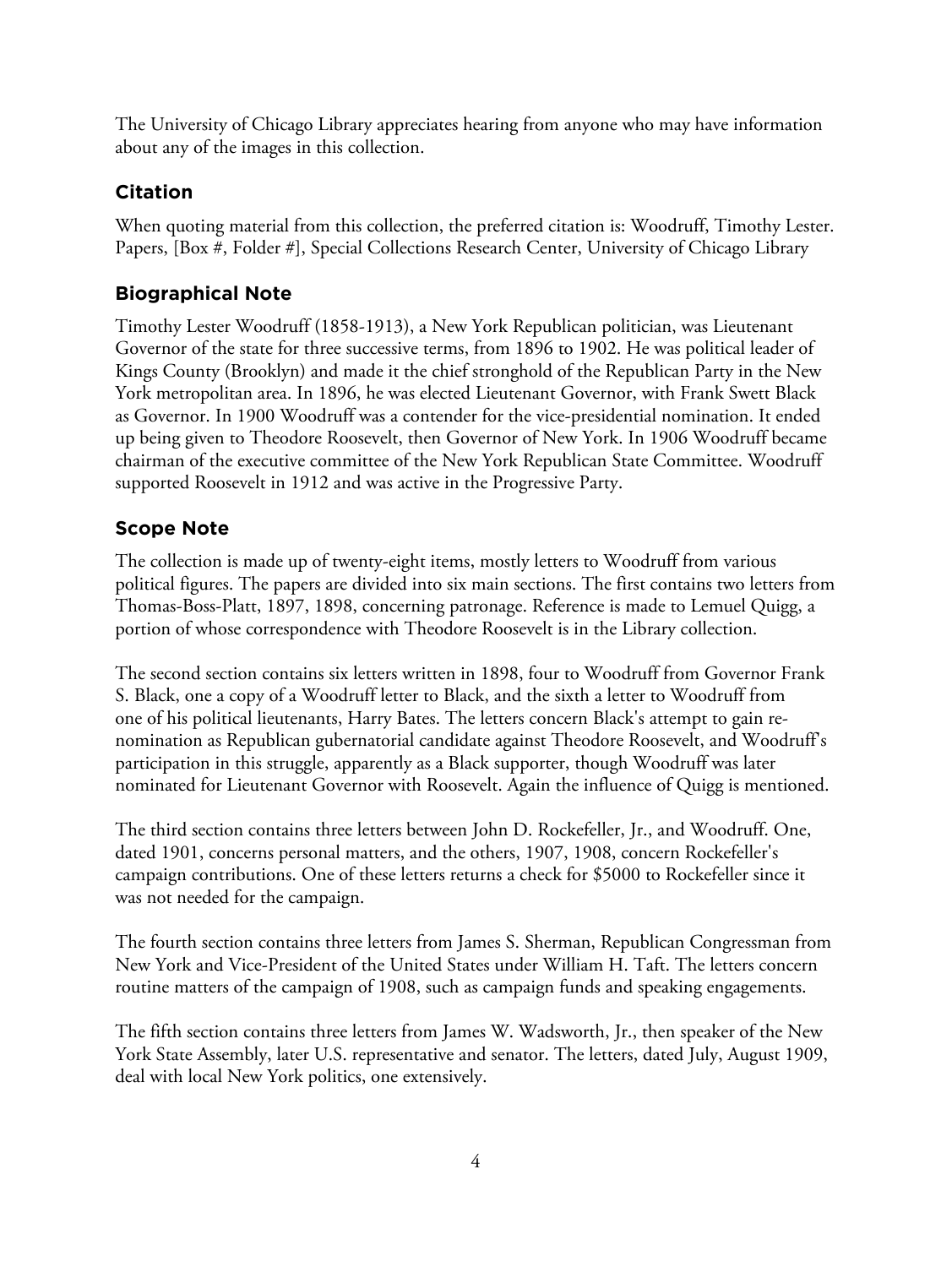The sixth group contains miscellaneous documents and letters concerning New York politics. A letter (from George J. Smith, Republican State Treasurer to Woodruff) comments on a talk with President Roosevelt about the New York gubernatorial race in 1908. There is also one letter from Charles F. Murphy to Woodruff dated 1909, a speech or article about Woodruff entitled The Successor and Heir of Roosevelt,  $\boxtimes$  and 7 cancelled checks signed by Smith and one cancelled note all apparently concerning the campaign of 1908.

## **Related Resources**

The following related resources are located in the Department of Special Collections:

http://www.lib.uchicago.edu/e/spcl/select.html

Strauss collection of Theodore Roosevelt papers

# **Subject Headings**

- Woodruff, Timothy Lester
- Black, Frank S. (Frank Swett), 1853-1913
- Platt, Thomas Collier, 1833-1910
- Quigg, Lemuel Ely, 1863-1919
- Roosevelt, Theodore, 1858-1919
- Rockefeller, John D. (John Davison), 1839-1937
- Sherman, J. S. (James Schoolcraft), 1855-1912
- Wadsworth, James Wolcott, 1846-1926
- Politicians -- New York (State)
- New York (State) -- Politics and government -- 1865-1950

# **INVENTORY**

#### **Box 1**

#### **Folder 1**

Letters

View digitized documents. <http://pi.lib.uchicago.edu/1001/scrc/md/woodruff-0001-001>

- Thomas Collier Platt to TLW, TLS, January 4, 1897, 1 p
- Thomas Collier Platt to TLW, TLS, January 25, 1898, 1 p

#### **Box 1**

#### **Folder 2**

Letters

View digitized documents. <http://pi.lib.uchicago.edu/1001/scrc/md/woodruff-0001-002>

- Frank Black to TLW, TLS, August 3, 1898, 5 pp
- Frank Black to TLW, TLS, August 23, 1898, 3 pp
- Frank Black to TLW, TLS, September 16, 1898, 3 pp
- TLW to Frank S. Black, TL, September 17, 1898, 6 pp (copy)
- Harry Bates to TLW, TLS, September 20, 1898, 4 pp
- Frank S. Black to TLW, TL, September 21, 1898, 3 pp

## **Box 1**

#### **Folder 3**